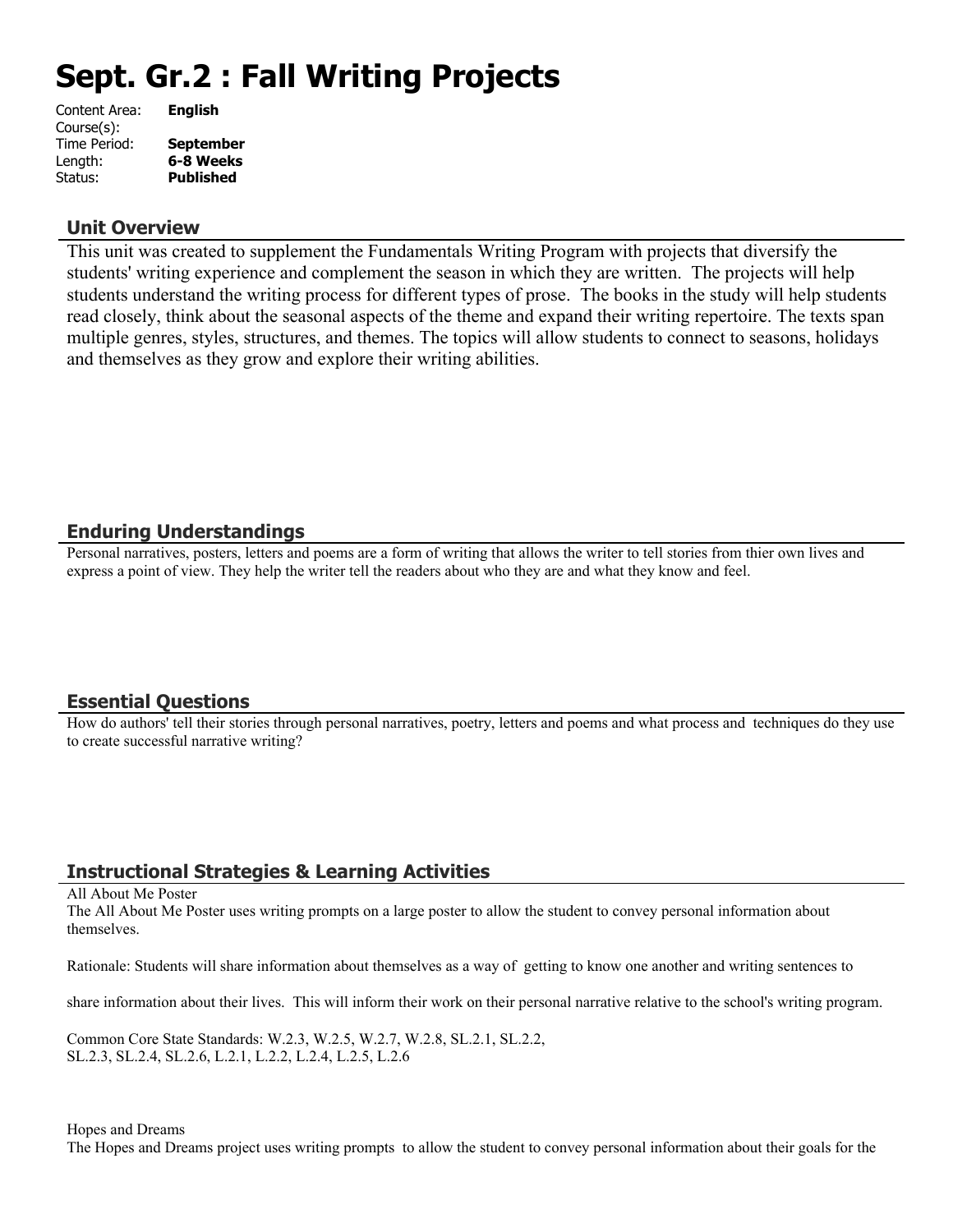coming school year.

Rationale: Students will share information about themselves as a way of getting to know one another and writing sentences to

share information about their lives. This will inform their work on their personal narrative relative to the school's writing program and help them to

focus on their goals for the coming school year and beyond.

Common Core State Standards: W.2.3, W.2.5, W.2.7, W.2.8, SL.2.1, SL.2.2, SL.2.3, SL.2.4, SL.2.6, L.2.1, L.2.2, L.2.4, L.2.5, L.2.6

Back to School Night Letter The Back to School Night Letter introduces the friendly letter and its parts to the class. This will complement the school's writing program which

focuses on a more in-depth analysis of the letter and its purposes.

Rationale: Students will share information about their classroom with their parents through a friendly letter. The letter will be placed on the students' desks

before Back to School Night for their parents to take home.

Common Core State Standards: W.2.3, W.2.5, W.2.7, W.2.8, SL.2.1, SL.2.2, SL.2.3, SL.2.4, SL.2.6, L.2.1, L.2.2, L.2.4, L.2.5, L.2.6

Fall Acrostic Poem

The Fall Acrostic Poem introduces the concept and technique of drafting an acrostic poem to the class. Uses "Fall" as a preview to the instruction.

Rationale: Students will share information about their favorite aspects of the season using adjectives and seasonal words. The poem allows students to explore

their feelings and express them in a way that will enhance their writing in the personal narrative that is a part of the school's writing program.

Common Core State Standards: W.2.3, W.2.5, W.2.7, W.2.8, SL.2.1, SL.2.2, SL.2.3, SL.2.4, SL.2.6, L.2.1, L.2.2, L.2.4, L.2.5, L.2.6

Don't Eat Me!

Don't Eat Me! reinforces the lessons the students learned about drafting a friendly letter. Uses "Turkey Trouble!" as a preview to instruction.

Rationale: Students will draft a letter to Farmer Brown expressing why he should eat something other than turkey for Thanksgiving. The exercise allows them to express an opinion from another point of view and to practice with they learned about drafting friendly letters as a part of the school's writing program.

Common Core State Standards: W.2.3, W.2.5, W.2.7, W.2.8, SL.2.1, SL.2.2, SL.2.3, SL.2.4, SL.2.6, L.2.1, L.2.2, L.2.4, L.2.5, L.2.6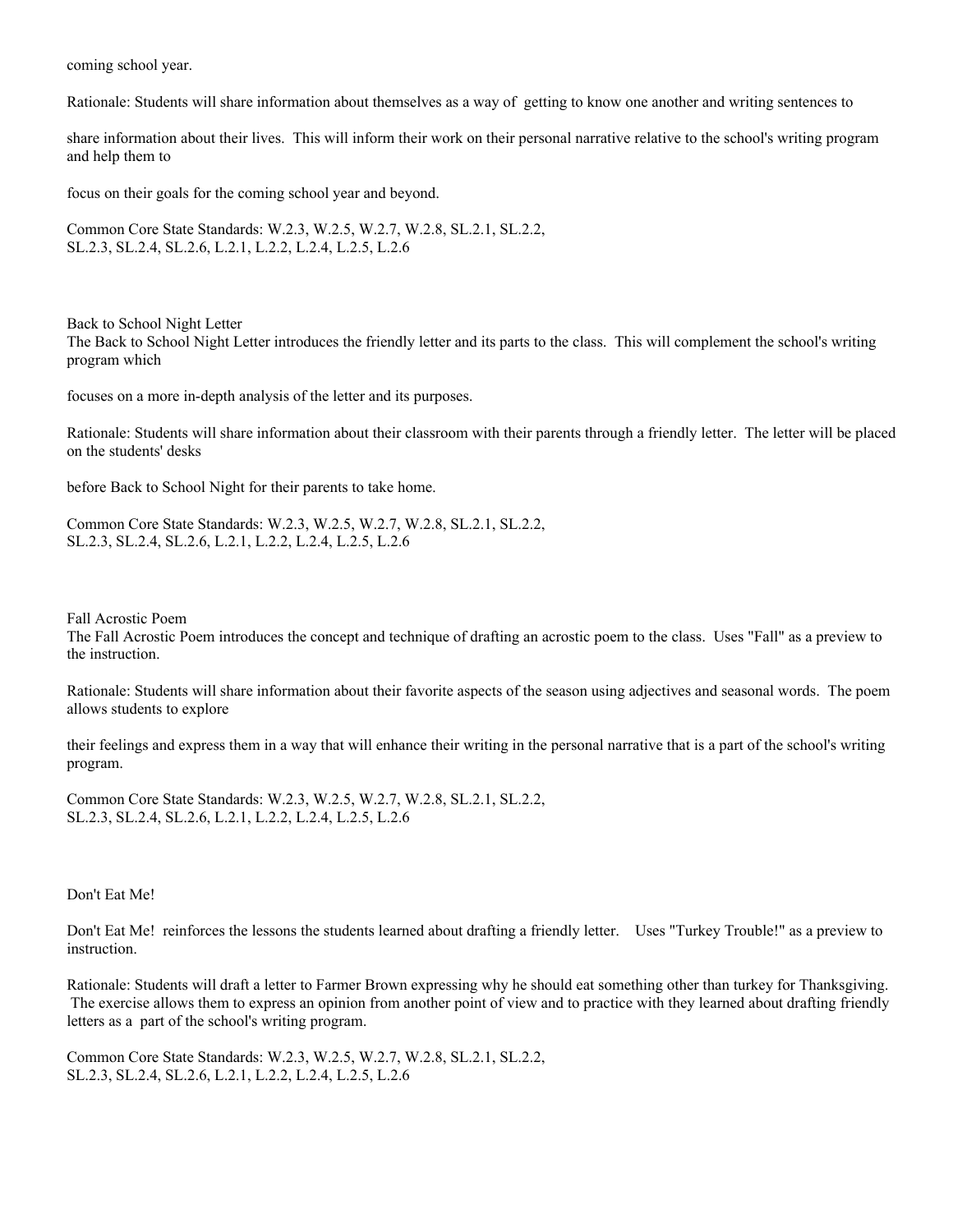# **Integration of Career Readiness, Life Literacies and Key Skills**

| <b>TECH.9.4.2.GCA</b> | <b>Global and Cultural Awareness</b>                                                                                                                                                           |
|-----------------------|------------------------------------------------------------------------------------------------------------------------------------------------------------------------------------------------|
|                       | Individuals from different cultures may have different points of view and experiences.                                                                                                         |
| <b>TECH.9.4.2.CI</b>  | Creativity and Innovation                                                                                                                                                                      |
| <b>TECH.9.4.2.CT</b>  | Critical Thinking and Problem-solving                                                                                                                                                          |
| TECH.9.4.2.GCA.1      | Articulate the role of culture in everyday life by describing one's own culture and<br>comparing it to the cultures of other individuals (e.g., 1.5.2.C2a, 7.1.NL.IPERS.5,<br>7.1.NL.IPERS.6). |
| TECH.9.4.2.TL.2       | Create a document using a word processing application.                                                                                                                                         |
| TECH.9.4.2.DC.3       | Explain how to be safe online and follow safe practices when using the internet (e.g.,<br>8.1.2.NI.3, 8.1.2.NI.4).                                                                             |
| TECH.9.4.2.CI.1       | Demonstrate openness to new ideas and perspectives (e.g., 1.1.2.CR1a, 2.1.2.EH.1,<br>6.1.2. Civics CM. 2).                                                                                     |
|                       | Brainstorming can create new, innovative ideas.                                                                                                                                                |
|                       | Individuals should practice safe behaviors when using the Internet.                                                                                                                            |
| TECH.9.4.2.CI.2       | Demonstrate originality and inventiveness in work (e.g., 1.3A.2CR1a).                                                                                                                          |
| WRK.9.2.2.CAP.1       | Make a list of different types of jobs and describe the skills associated with each job.                                                                                                       |
| TECH.9.4.2.CT.3       | Use a variety of types of thinking to solve problems (e.g., inductive, deductive).                                                                                                             |
|                       | Different types of jobs require different knowledge and skills.                                                                                                                                |
|                       | Digital tools and media resources provide access to vast stores of information that can be<br>searched.                                                                                        |
| <b>WRK.9.2.2.CAP</b>  | <b>Career Awareness and Planning</b>                                                                                                                                                           |

## **Technology and Design Integration**

Students will interact with Smartboard, Ipads, Chromebooks and document camera.

| CS.K-2.8.1.2.NI.4   | Explain why access to devices need to be secured.                                                                                                                            |
|---------------------|------------------------------------------------------------------------------------------------------------------------------------------------------------------------------|
| $CS.K-2.8.1.2.NI.1$ | Model and describe how individuals use computers to connect to other individuals, places,<br>information, and ideas through a network.                                       |
| CS.K-2.8.1.2.CS.2   | Explain the functions of common software and hardware components of computing<br>systems.                                                                                    |
| $CS.K-2.8.1.2.CS.1$ | Select and operate computing devices that perform a variety of tasks accurately and<br>quickly based on user needs and preferences.                                          |
|                     | Individuals use computing devices to perform a variety of tasks accurately and quickly.<br>Computing devices interpret and follow the instructions they are given literally. |

## **Interdisciplinary Connections**

Through the mentor texts, and personal choice text, students will make interdisciplinary connections during the writing process.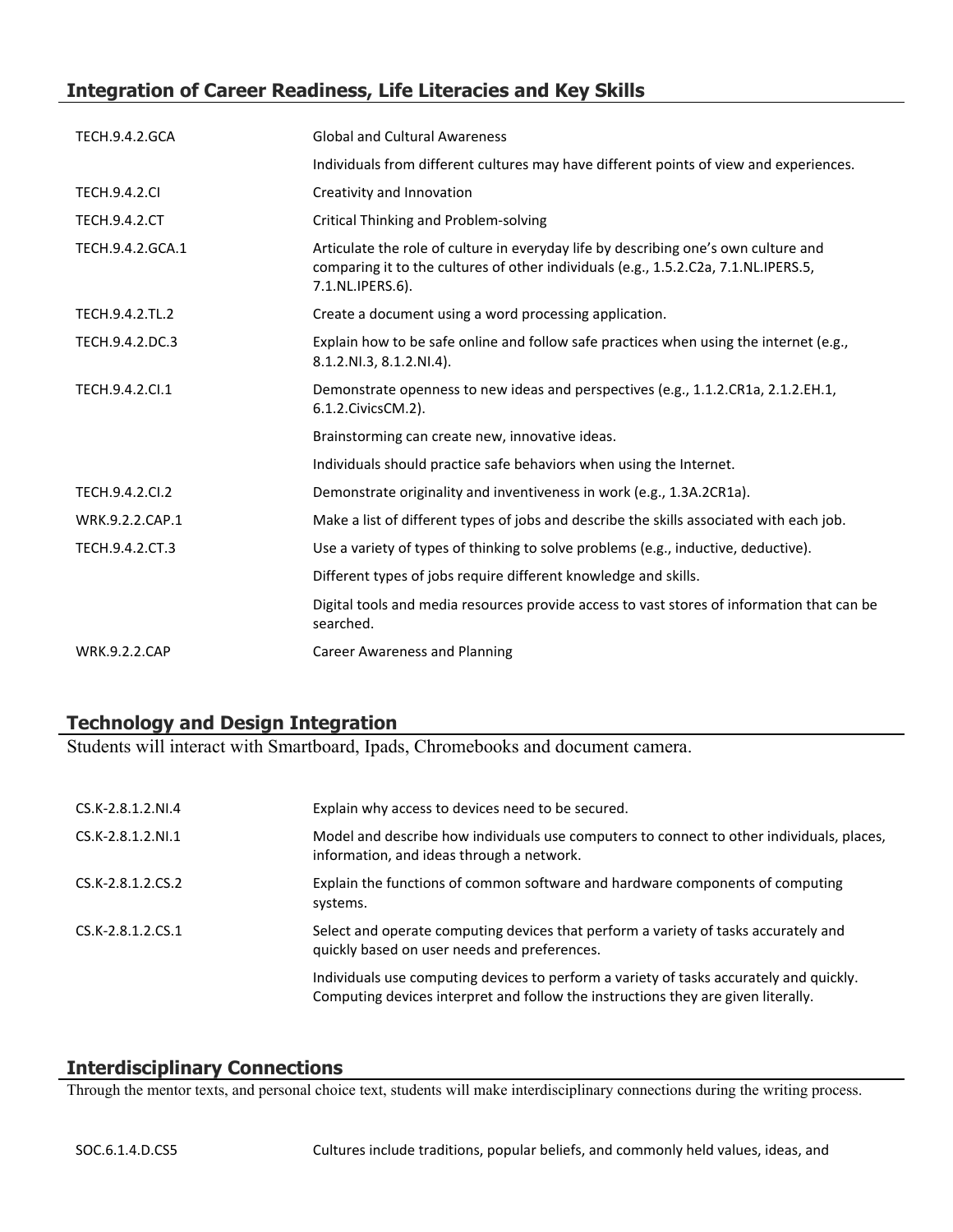assumptions that are generally accepted by a particular group of people. SCI.K-2.5.4.2.F.a Current weather conditions include air movement, clouds, and precipitation. Weather conditions affect our daily lives.

## **Differentiation**

Based on invidual need, teachers will offer additional support though conferencing, modified mentor text, peer support and individualized mini-lessons.

Advanced learners will be offered more rigorous mentor texts to emulate, teacher conferences and reference materials to support in-depth writing endeavors, based on choice.

- Understand that gifted students, just like all students, come to school to learn and be challenged.
- Pre-assess your students. Find out their areas of strength as well as those areas you may need to address before students move on.
- Consider grouping gifted students together for at least part of the school day.
- Plan for differentiation. Consider pre-assessments, extension activities, and compacting the curriculum.
- Use phrases like "You've shown you don't need more practice" or "You need more practice" instead of words like "qualify" or "eligible" when referring to extension work.
- Encourage high-ability students to take on challenges. Because they're often used to getting good grades, gifted students may be risk averse.

#### **Definitions of Differentiation Components**:

- o Content the specific information that is to be taught in the lesson/unit/course of instruction.
- o Process how the student will acquire the content information.
- o Product how the student will demonstrate understanding of the content.
- o Learning Environment the environment where learning is taking place including physical location and/or student grouping

#### **Differentiation occurring in this unit:**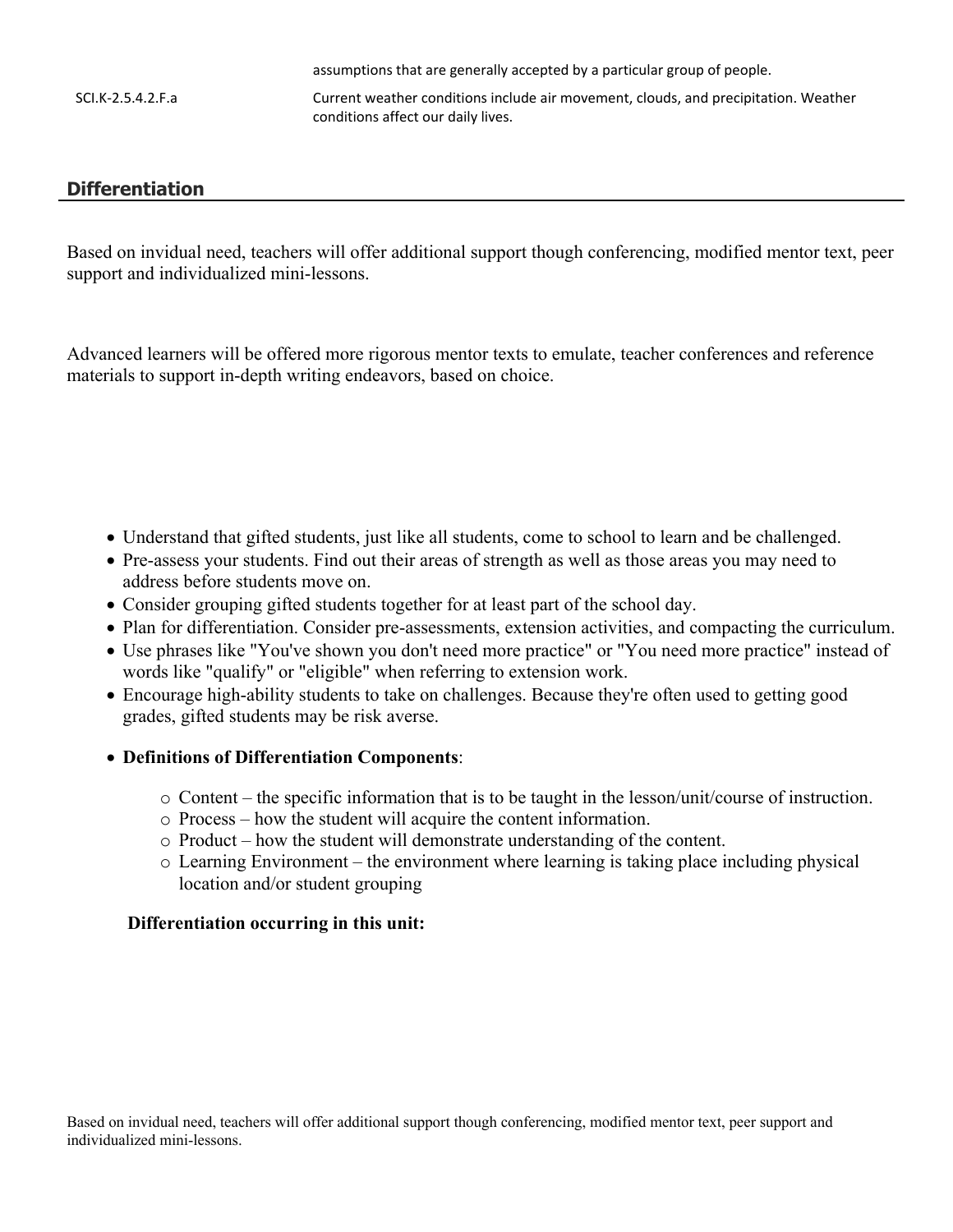Advanced learners will be offered more rigorous mentor texts to emulate, teacher conferences and reference materials to support indepth writing endeavors, based on choice.

## **Modifications & Accommodations**

IEP accommodations, and modifications will be in place, and teacher assigned modifications and accommodations will be assigned, assessed, and monitored.

Follow IEP accommodations and differentiate materials, project requirements as needed.

Refer to QSAC EXCEL SMALL SPED ACCOMMOCATIONS spreadsheet in this discipline.

#### **Modifications and Accommodations used in this unit:**

IEP modifications will be followed

RTI support in writing

conferencing,

re-teaching mini-lessons

extended writing time/opportunities

## **Benchmark Assessments**

**Benchmark Assessments** are given periodically (e.g., at the end of every quarter or as frequently as once per month) throughout a school year to establish baseline achievement data and measure progress toward a standard or set of academic standards and goals.

#### **Schoolwide Benchmark assessments:**

Aimsweb benchmarks 3X a year

Linkit Benchmarks 3X a year

DRA

#### **Additional Benchmarks used in this unit:**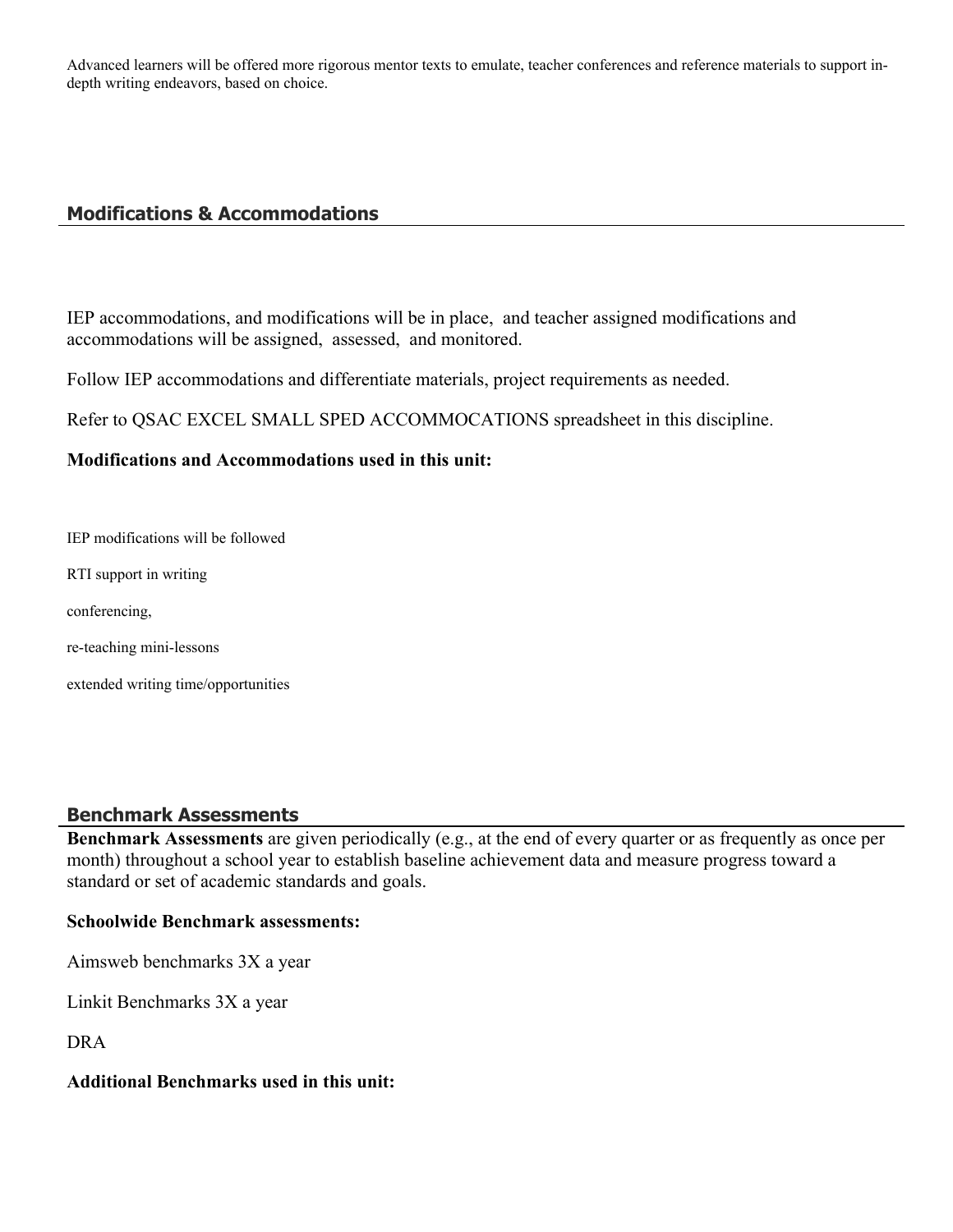## **Formative Assessments**

Assessment allows both instructor and student to monitor progress towards achieving learning objectives, and can be approached in a variety of ways. **Formative assessment** refers to tools that identify misconceptions, struggles, and learning gaps along the way and assess how to close those gaps. It includes effective tools for helping to shape learning, and can even bolster students' abilities to take ownership of their learning when they understand that the goal is to improve learning, not apply final marks (Trumbull and Lash, 2013). It can include students assessing themselves, peers, or even the instructor, through writing, quizzes, conversation, and more. In short, formative assessment occurs throughout a class or course, and seeks to improve student achievement of learning objectives through approaches that can support specific student needs (Theal and Franklin, 2010, p. 151).

#### **Formative Assessments used in this unit:**

**Discussion** 

Teacher conferences

worksheets

Anecdotal records

Student drafts

#### **Summative Assessments**

**summative assessments** evaluate student learning, knowledge, proficiency, or success at the conclusion of an instructional period, like a unit, course, or program. Summative assessments are almost always formally graded and often heavily weighted (though they do not need to be). Summative assessment can be used to great effect in conjunction and alignment with formative assessment, and instructors can consider a variety of ways to combine these approaches.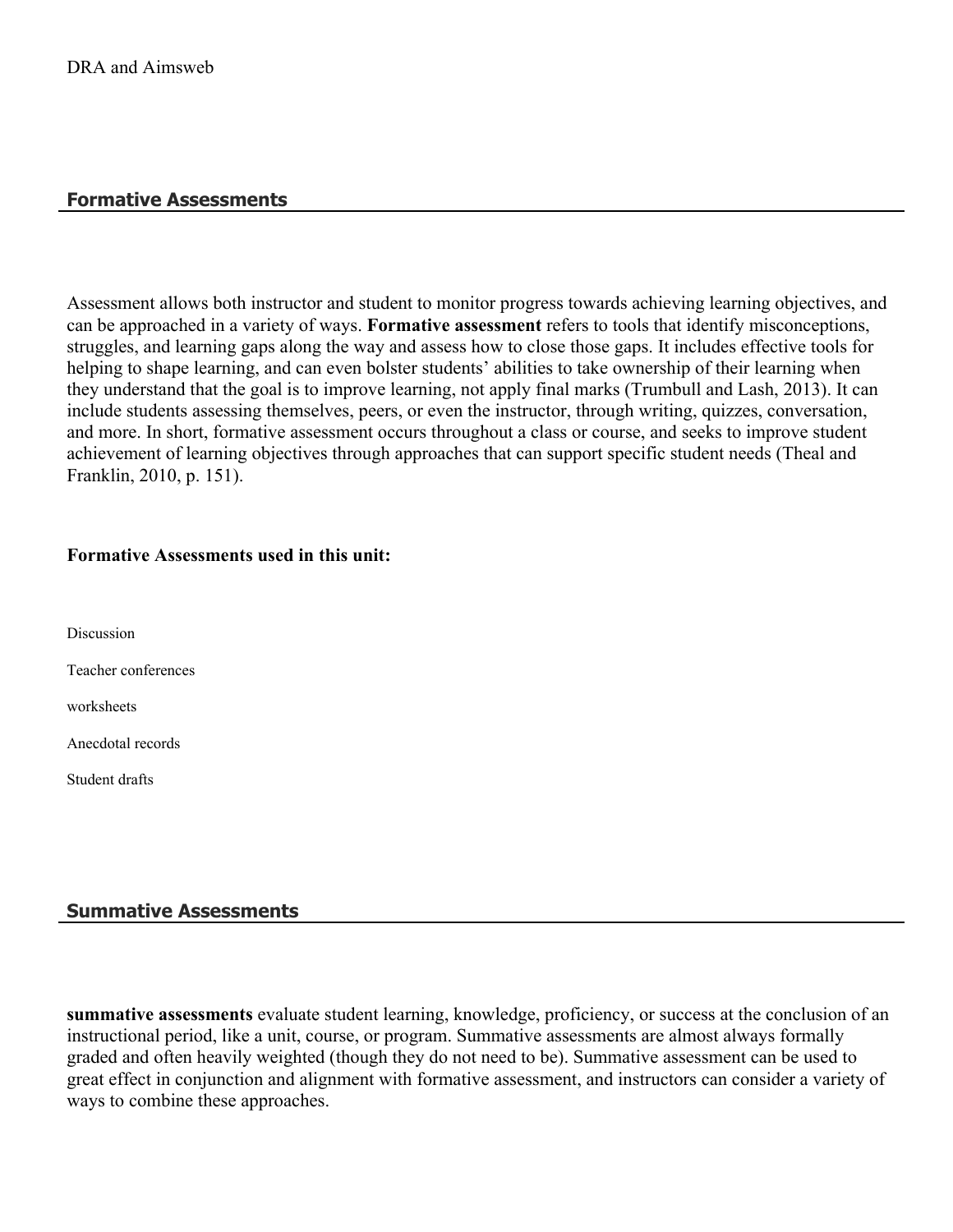Student Self-Reflection

uses a self-reflection questionnaire.

Rationale: Students are more engaged learners when they are actively involved in the evaluation process. Teaching students to reflect on their own growth as writers and the effectiveness of the strategies they use will help them set goals for their future as independent writers.

Final writing pieces

Teacher made assessments

## **Instructional Materials**

Mentor texts as listed above

Leveled texts to be used as additional resources to differentiate instruction

leveled resources for research into topics of interest

Links and videos (Schoolwide and teacher chosen)

Smartboard applications

document camera

| <b>Standards</b> |                                                                                                                                                           |
|------------------|-----------------------------------------------------------------------------------------------------------------------------------------------------------|
| LA.W.2.5         | With guidance and support from adults and peers, focus on a topic and strengthen writing<br>as needed through self-reflection, revising and editing.      |
| LA.W.2.7         | Participate in shared research and writing projects (e.g., read a number of books on a<br>single topic to produce a report; record science observations). |
| LA.L.2.1         | Demonstrate command of the conventions of standard English grammar and usage when<br>writing or speaking.                                                 |
| LA.W.2.8         | Recall information from experiences or gather information from provided sources to<br>answer a question.                                                  |

| LA.L.2.4 | Determine or clarify the meaning of unknown and multiple-meaning words and phrases   |
|----------|--------------------------------------------------------------------------------------|
|          | based on grade 2 reading and content, choosing flexibly from an array of strategies. |

LA.L.2.2 **Demonstrate command of the conventions of standard English capitalization, punctuation,** and spelling when writing.